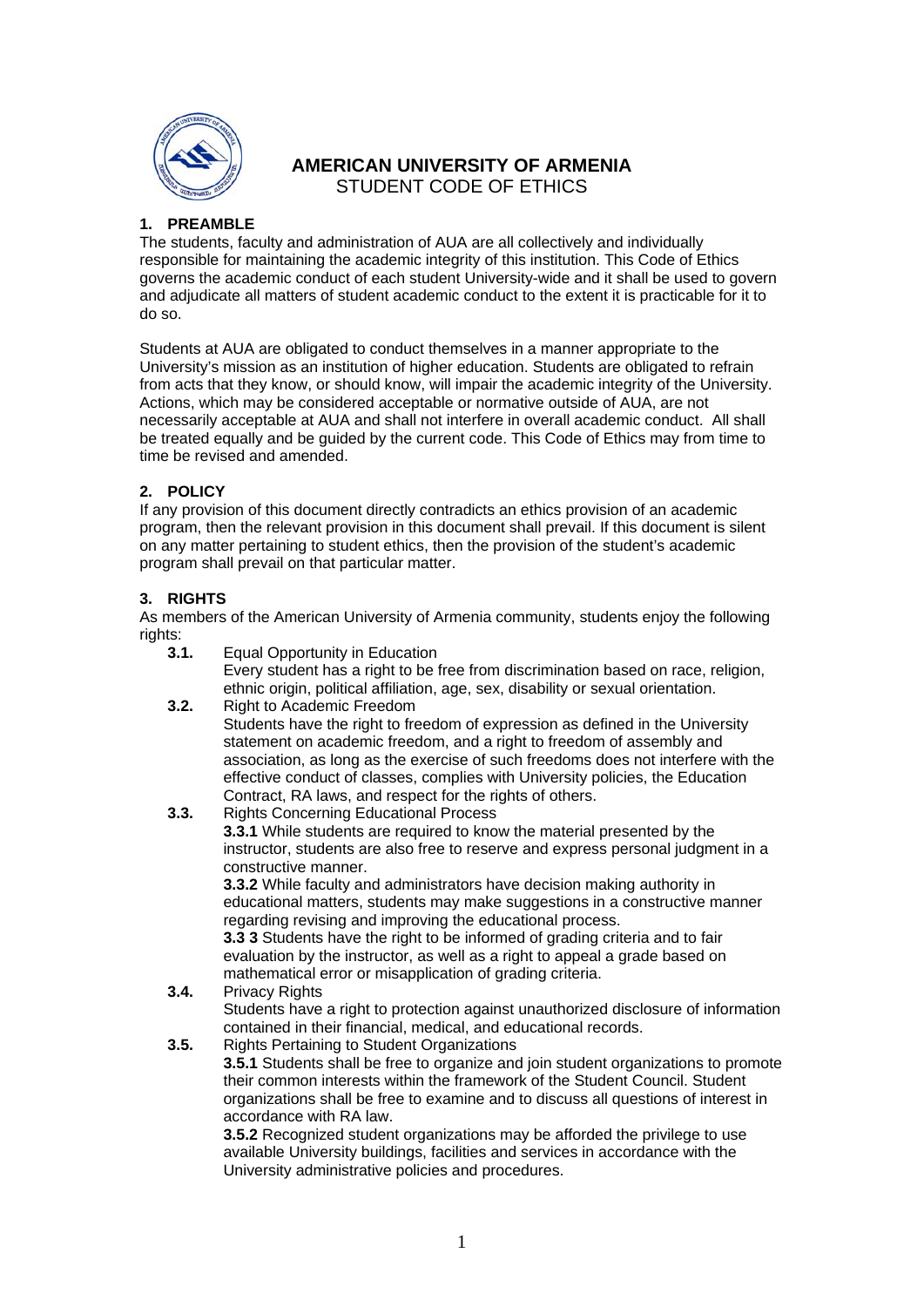**3.6.** Freedom from Harassment

Students have a right to be free from any kind of harassment by any member of the University's community and have the right to apply to the Ethics and Grievance Committee for redress.

- **3.7.** Due Process Students have a right to due process in any University proceeding against them. This includes the right to be heard, a right to review and decision by impartial persons or bodies, and a right to adequate notice.
- **3.8.** Grievance Process Students have a right to file a grievance regarding the violation of any student right with the Ethics and Grievance Committee in accordance with its procedures.

## **4. RESPONSIBILITIES**

- **4.1.** It shall be the responsibility of each student to become familiar with the provisions of this Code. Upon enrollment at AUA each student will be given a copy of the Code and will sign a form acknowledging that he/she has read, understood and agreed to follow this Code.
- **4.2.** Each student is obligated to refrain from committing any act of academic dishonesty. These are acts that a student knows or under the circumstances should know impair the academic integrity of AUA, as described in detail in this Code.
- **4.3.** A student who commits an act of academic dishonesty is subject to disciplinary action as described in this Code.
- **4.4.** A faculty member who discovers a violation of this Code may impose the following measures:
	- **4.4.1. brack** oral warning to the student;<br>**4.4.2. written warning to the stude**
	- **4.4.2.** written warning to the student;<br>**4.4.3.** reduction in score in the acade
	- **4.4.3.** reduction in score in the academic evaluation involved or one of its components;<br>4.4.4 retake of the
	- 4.4.4. retake of the academic evaluation involved or one of its components;<br>4.4.5. failure in the course.

failure in the course.

- **4.5.** Disciplinary measures should be applied in a timely manner, as soon as practicable after the discovery of the violation.
- **4.6.** Faculty should seek, as needed, the advice of the Dean (or his/her designee) on how to handle such violations. If the student is from a different program or department, faculty members are encouraged to confer with the Dean of that program (or his/her designee) about the student.
- **4.7.** In a particularly serious case (e.g., involving a repeat offense), the faculty member may recommend that the Dean request that the student be suspended or dismissed from the program. The final decision on such matters shall be made by the Vice President (or his/her designee).
- **4.8.** In general, students should address their concerns regarding disciplinary measures under this Code, first to the faculty member. If the student believes that there has been a serious error in the application of the disciplinary measure, the student may discuss the matter with the Dean (or Dean's designee).
- **4.9.** After appeal to the Dean (or the Dean's designee), if a student believes that the disciplinary measure relating to the violation of academic integrity or misconduct is manifestly erroneous or grossly unfair, the student may appeal to the Ethics and Grievance Committee (EGC). In general, the EGC will show deference to the faculty and dean on substantive matters and may modify a measure only if the disciplinary measure was manifestly erroneous or grossly unfair.
- **4.10.** Each Program/Department shall make an annual report at the end of each academic year, summarizing on a no-names basis the violations addressed and the corresponding disciplinary measures applied during that academic year.

## **5. DEFINITIONS**

The following definitions apply to the terminology used in this Code:

**5.1.** *Academic Integrity*

Adherence to academic ethical principles and honesty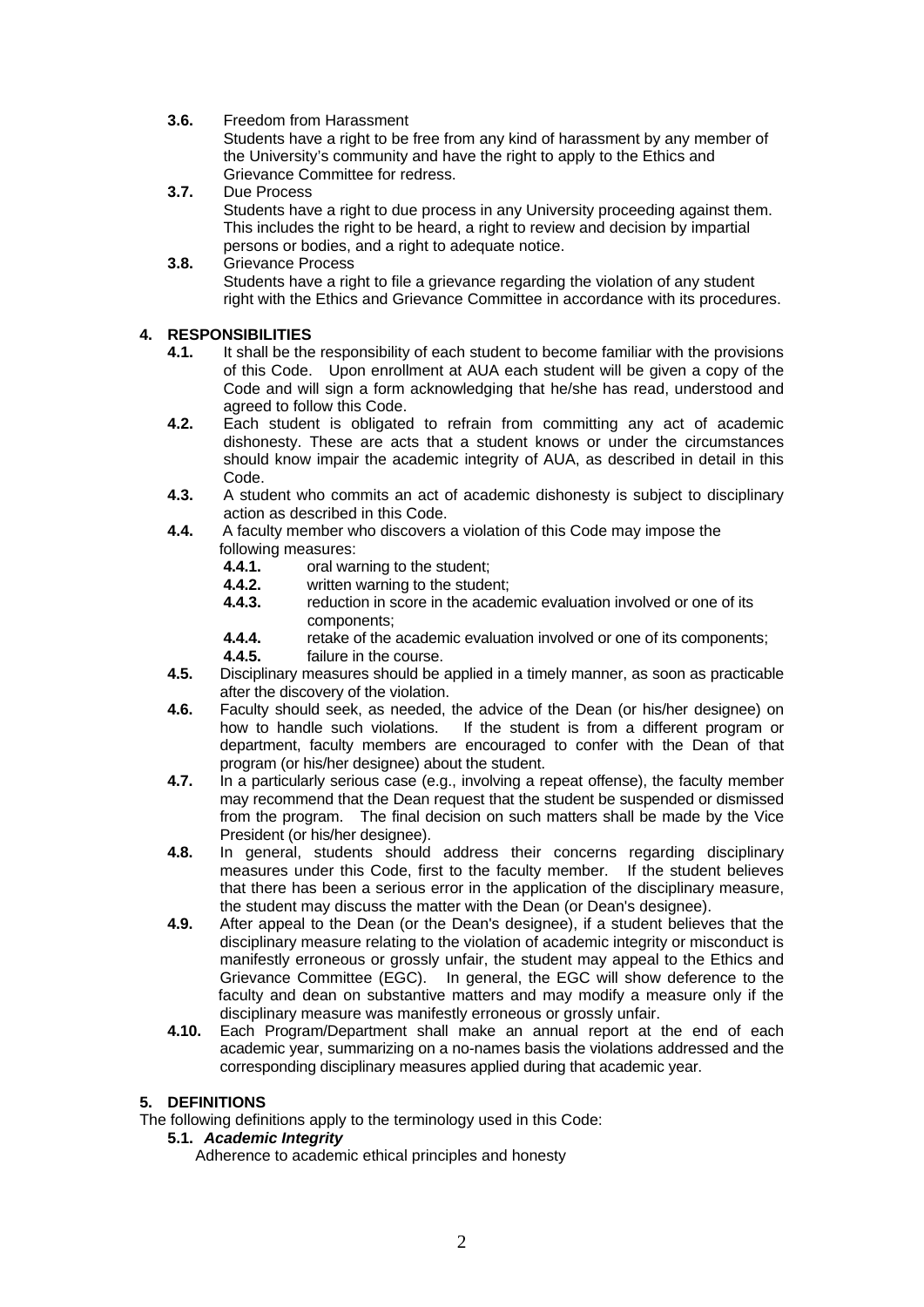#### *5.2. Academic evaluation includes:*

- in-class examinations whether or not in writing
- laboratory reports
- take-home examinations
- research or term papers
- assignments, case studies and exercises
- any other academic work intended to evaluate a student's performance in a course

#### *5.3. Appropriate faculty member*

An appropriate faculty member is the instructor in whose class or under whose supervision the dispute has arisen.

### *5.4. Academic dishonesty*

 Any action or attempted action that may result in creating an unfair academic advantage for one's self or an unfair academic advantage or disadvantage for any other member or members of the academic community, including misrepresentation of another's work as one's own..

#### *5.5. Academic misconduct*

Academic misconduct is a violation of the Student Code of Ethics. Academic misconduct is defined as any deliberate action that harms the academic ethics of the University in any other way than in the forgoing definitions. Academic misconduct shall include, but is not limited to:

- **5.5.1.** removing, defacing, or deliberately keeping from other students library materials that are on reserve for specific courses;
- **5.5.2.** making material misrepresentations in the context of an academic assignment;
- **5.5.3. fabricating or altering information or data and presenting it as legitimate;**<br>**5.5.4 failing to identify yourself bonestly in the context of an academic obligation**
- failing to identify yourself honestly in the context of an academic obligation;
- **5.5.5.** providing false or misleading information to an instructor or any other University official;
- **5.5.6.** sabotaging or stealing another person's assignment, book, paper, notes, experiment, project, electronic hardware or software;
- **5.5.7.** improper access to, or electronically interfering with, the property of another person or the University via computer or other means;
- **5.5.8.** obtaining a copy of an exam or assignment prior to its approved release by the instructor;
- **5.5.9.** selling, distributing, website posting, or publishing course lecture notes, handouts, readers, recordings, or other information provided by an instructor, or using them for any commercial purpose without the express permission of the instructor;
- **5.5.10.** forgery of an instructor's signature on a letter of recommendation or any other document;
- **5.5.11.** Submitting an altered transcript of grades to or from another institution;<br>**5.5.12.** putting one's name on another person's exam or assignment:
- **5.5.12. putting one's name on another person's exam or assignment;**<br>**5.5.13.** altering a previously graded exam or assignment for purpose
- **5.5.13.** altering a previously graded exam or assignment for purposes of a grade appeal or gaining points in a re-grading process.

## *5.6. Cheating*

 Cheating is a violation of the Student Code of Ethics. Cheating shall include but is not limited to:

- **5.6.1.** using or referring to notes, books, devices or other sources of information during an Academic Evaluation when such use has not been expressly allowed by the faculty member who is conducting the examination;
- **5.6.2.** copying another student's answers on an Academic Evaluation;
- **5.6.3.** unauthorized conferring during an Academic Evaluation
- **5.6.4.** allowing another student to copy one's answers;
- **5.6.5.** acting as substitute for another or utilizing another as a substitute during an Academic Evaluation;
- **5.6.6.** preprogramming a calculator, cell phone, or other device to contain answers or other unauthorized information for exams;
- **5.6.7.** using unauthorized materials, prepared answers, written notes, or concealed information during an exam;